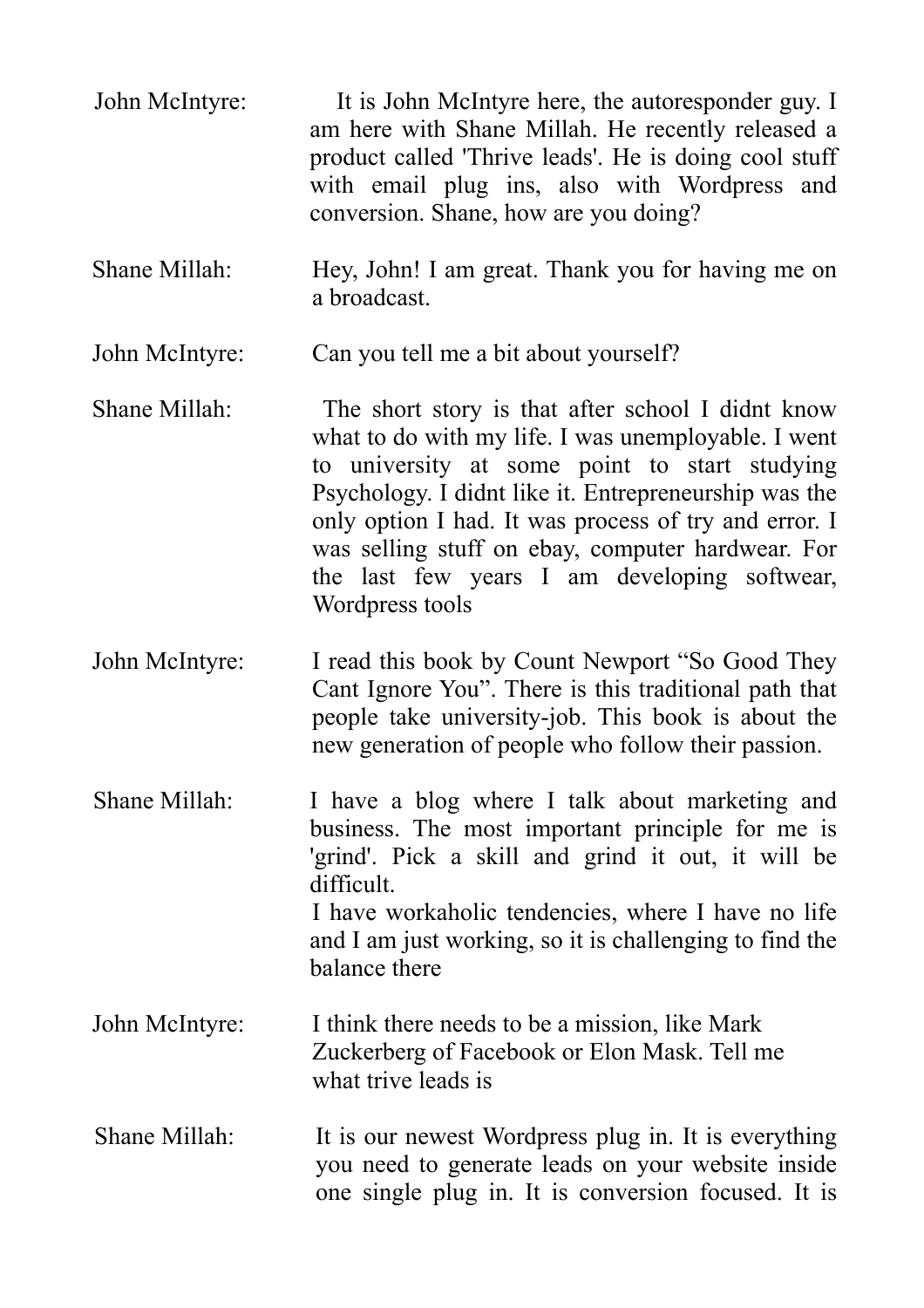about testing, running A-B tests of all kinds, figure out what brings most leads onto your list. It is about conversion optimization. In my business email lists have been extremely powerful

- John McIntyre: I've been doing some code email to a couple of different lists, one guy replied and told about trive leads. Speaking about email opt-ins, what is working and what is not?
- Shane Millah: You show a light box with an opt-in offer, at the moment you suspect your visitor is about to leave your website. The way it is usually done is you wait for his mouse cursor to leave the viewport. You go to the back button or 'close' icon on browser tab – that's the moment you would be showing this offer. You are recovering the lost visitors. With trive leads you can test different form triggers. You can test showing a form on exit against showing it after 10 seconds, or when someone scrolls down half a page. What you find often is the accident tent trigger does not perform well at all. If you compare it to triggering a light box after 3 or 10 seconds, my bets would always be, trigger light
- John McIntyre: There is company called Bounce Exchange, they sell well because of amazing behavioral technology. They set accident tent pop up form, creating a design for it and split testing. And they charge you \$4000 a month. There is ask form, when you pick your budget there is four options 1) less than one million 2) 1-10 3) 10-100 4) 100-million, so they work with big companies to do this

box will get more leads

Shane Millah: I remember first time I cam across Bounce Exchange, I was in disbelieve. At that time they were charging only \$800 a month. Congratulation for them to make a business like this. Cashing thousands per customer per month is amazing. To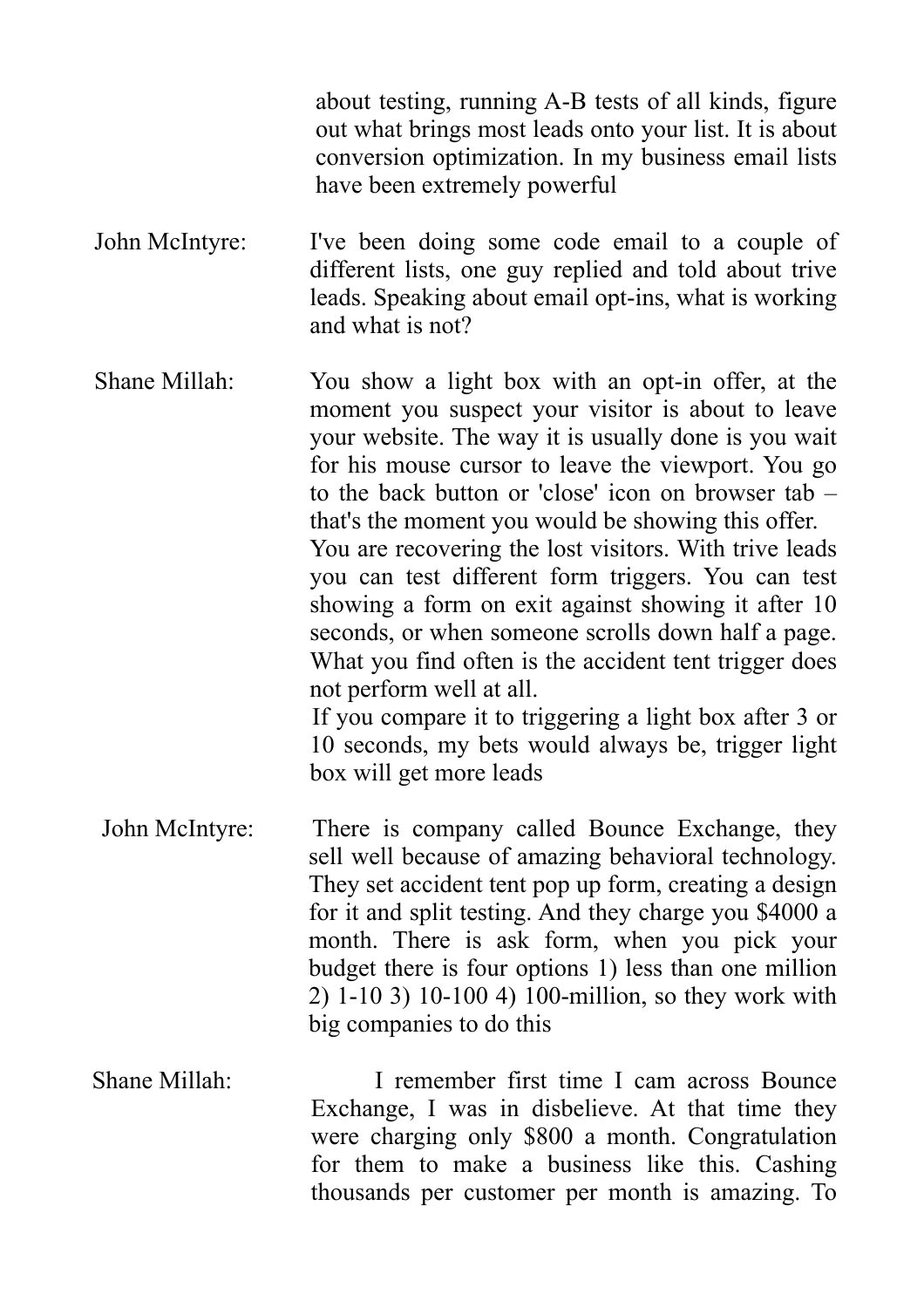me as to business owner it would be cheaper to hire someone to write that code and put custom design even just from scratch

John McIntyre: A lesson I learned here is we undervalue what we actually do. If you put pop up or trive leads on amazon, they get millions of traffic a day. You can show Amazon they will do millinos dollars a month just by implementing this pop up strategy. I know someone has podcast editing service. I heard a guy boasting to his friend that he got for 10 episodes \$20 000

- Shane Millah: Say, Lamborgini car is so more expensive than other cars and there are some people who will not just nut Lamborgini they also have it gold plated. That is how rich they are. When you offer a product like lead generation service, or copywriting and you say your price for that is couple thousand dollars, you should know that there are some companies or people that would pay 50-100 thousand dollars for that.
- John McIntyre: There is this guy who is selling tickets online. He is offering #1 ranking in Google for any keyword. And it is guaranteed, if they dont give you #1 ranking, they will give you money back. They charge \$100 000, because clients know if they have #1 ranking, they will make millions a day
- Shane Millah: As I've gone from making thousand dollars per month to tens of thousand, sometimes hundred. My own perception of money has changed. The idea for hiring people for, say, design, paying them \$500 or avoid it. Whereas now paying ten thousand for someone pro for two days of their time seems a good deal now
- John McIntyre: Tell me some interesting things about email optins?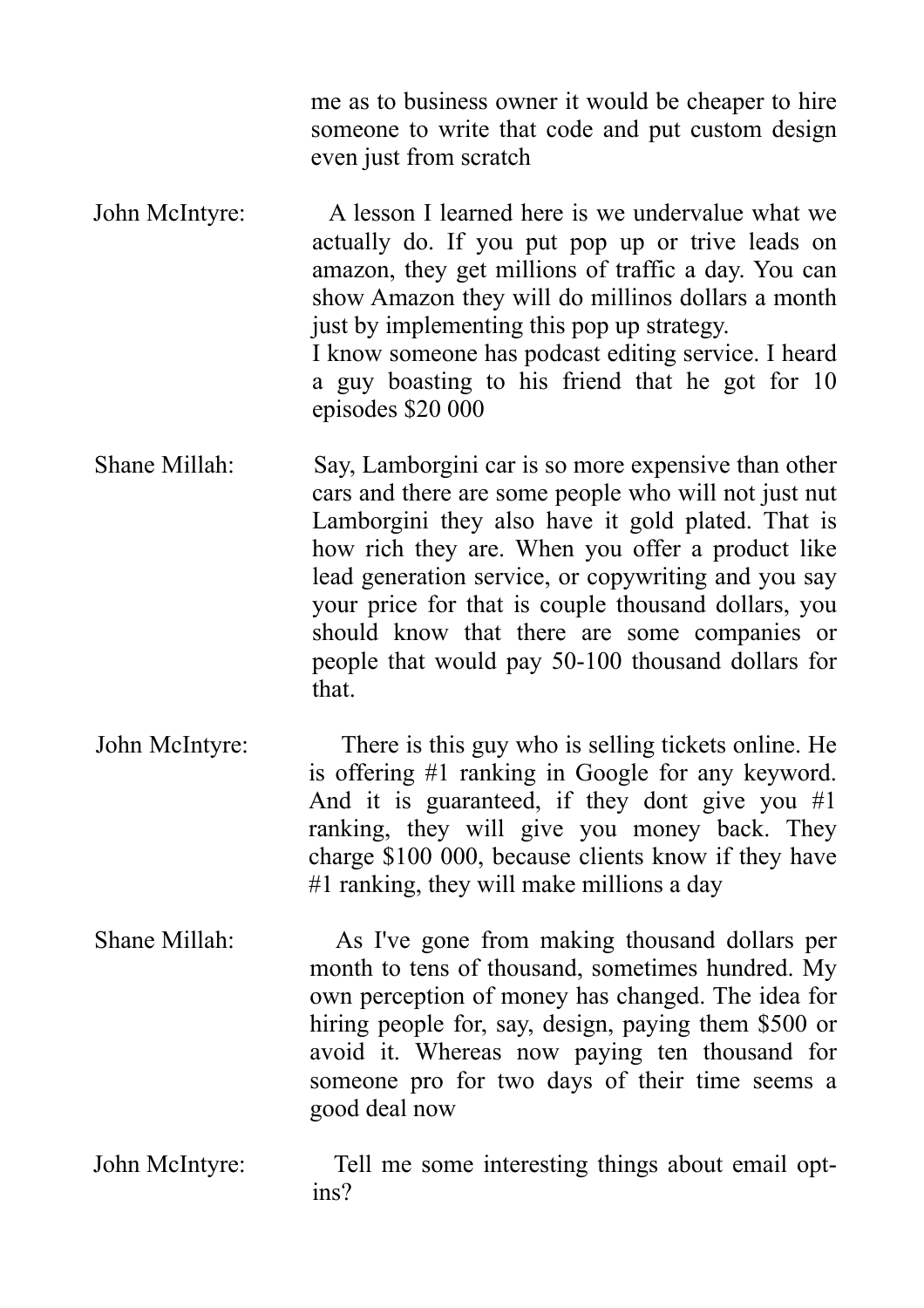Shane Millah: One of the most underutilized things is making tailored offers to different segments of your audience. Creating a form with a different header color or button color is very easy to do, but the maximum pay off of twicking your button colour is very low.

> Change your entire value proposition or offer. Most blogs have just subscribe to my newsletter opt-in. By now everyone knows it is better to have opt-in insentive of some sort, 'get my free report', 'get my free course' in return for opting-in. The next thing people will realize you can be more effective by making different offers to different segments of your audience.

> To give an example from my own blog, if someone is looking at a post at video marketing category, they are probably interested in something else than someone looking at a post in product creation. If I show them both the same offer, and I am testing different lights, buttons. That's never gonna be as effective as saying: "Here is an offer that is specific to your interest in video marketing to the video marketing people," and saying: "Here is an offer that is specific to your interest product creation to the product creation people."

- John McIntyre: When I was learning to write a copy, I read from Gary Halbet, best copywriter out there. Just change the way you word the offer – but that doesnt always work. This weekend I will brainstorm offers, not just twick existing ones
- Shane Millah: We spend a lot of time building a testing engine onto our plug in, the technical side we can do for you, we cant give you the understanding of who your market is, or how they think. The buffer app was launched in that kind of way, they had a fake offer that looked like you can purchase it, but when you clicked there was a message "sorry, this product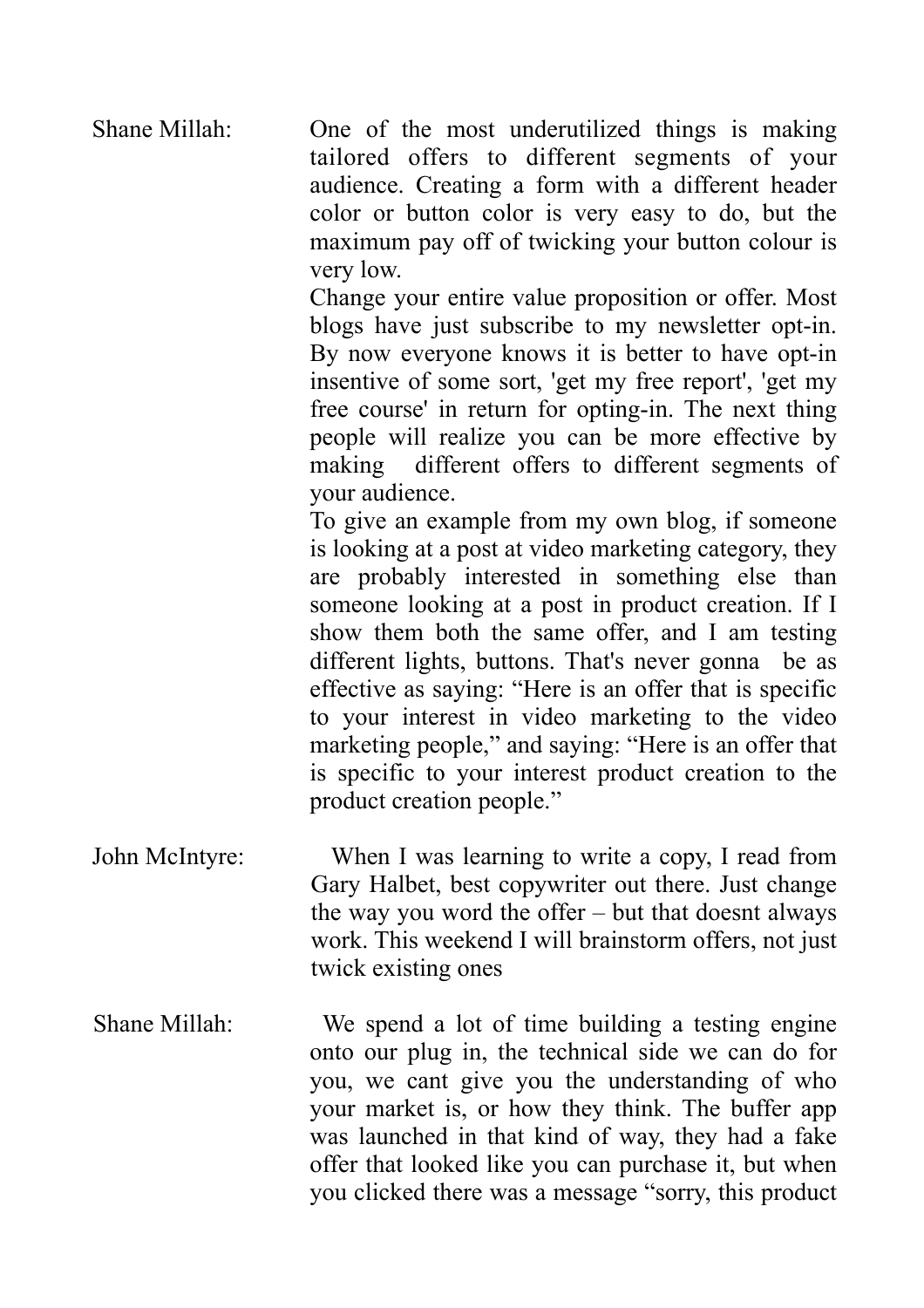doesnt exist yet", but you can sign up for th waiting list here. You can use this to validate your different offers. Plus the one that gets most attention, most leads, you are building the audience that you will then be able to sell your offer to

John McIntyre: Lets talk about trive leads

Shane Millah: It is basically the only plugin you need to generate leads from your website. So install this plug in, get rid of the junk installed to generate leads, you connect it to your mailing list and you can set up every type of opt-in form that you want, test different forms, different designs. It is a part of trive themes product line. We have conversion optimized Wordpress themes. We have an awsome visual content builder, that fastens building sales and landing pages and a couple of other interesting plug ins

John McIntyre: How are you different from Optimize Press 2?

Shane Millah: Optimize Press 2 has some marketing features that we dont have yet. But the biggest issue with them is it takes so much time to build and edit your content. Everything you change is like a 5-step process. If you look at Optimize Press landing builder and you compare it to our landing page builder, what you can do with ours, you can do with theirs. But in practice you are not going to do it with theirs, it will take you 3-5 times longer.

 We have a similar visual editor, when you looking at your landing page and you dragging dropping elements, you look at it as front end editor. The difference is we built it as fast as possible to use. You never have to refresh the page or wait for something to load.

If you wanna create to pages to run a test

John McIntyre: What about customization?